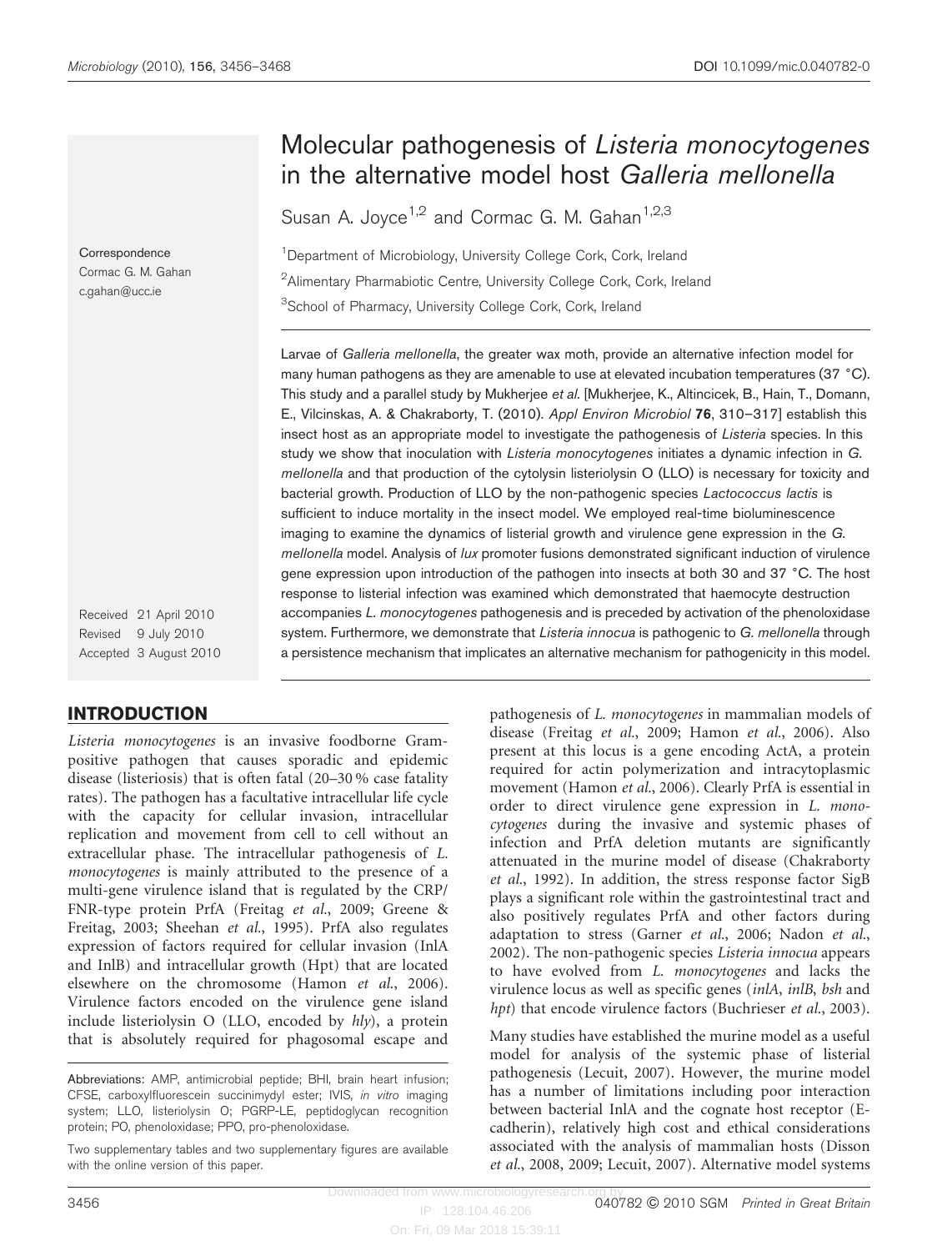have contributed to our understanding of the infectious process of L. monocytogenes species. These include Drosophila melanogaster ([Cheng & Portnoy, 2003;](#page-11-0) [Mansfield](#page-11-0) et al., 2003), Caenorhabditis elegans [\(Thomsen](#page-12-0) et al.[, 2006](#page-12-0)), Acanthamoeba polyphaga (Akya et al.[, 2009a](#page-10-0)) and Danio rerio embryos ([Levraud](#page-11-0) et al., 2009), all of which have well-developed innate immunity but which lack adaptive immunity. Recently, D. melanogaster has contributed significantly as a model for Listeria infection revealing a Toll- and IMD-independent system, autophagy, which is induced by a long form secreted and intracellular peptidoglycan recognition protein (PGRP-LE) as a first line defence mechanism against L. monocytogenes. PGRP-LE also induces melanization and the cellular response in insects. The activity of this enzyme appears crucial for host survival in the presence of *L. monocytogenes* [\(Yano](#page-12-0) *et al.*, [2008\)](#page-12-0).

The G. mellonella insect model system has a significant advantage over other alternative models in that the larvae can be incubated at human core temperature  $(37 \degree C)$ . Very recently, Mukherjee and coworkers examined larvae of G. mellonella and validated this species as an alternative host model for the analysis of Listeria pathogenesis ([Mukherjee](#page-11-0) et al.[, 2010\)](#page-11-0). We have concurrently performed independent experiments to determine the nature of the interaction between Listeria species and this insect model and our work extends the analysis of Listeria infection in this system. We confirm that Listeria species are pathogenic to G. mellonella. Furthermore, lux promoter fusion experiments show that virulence genes required for L. monocytogenes infection of mice are highly induced during infection of G. mellonella larvae. We also show that LLO production is a key mechanism for induction of insect mortality by L. monocytogenes and that infection of insects with a non-insect-pathogenic Lactococcus (Lact.) lactis expressing LLO is directly toxic to insects. On examining the host response we find that the phenoloxidase system mounts a response to the presence of Listeria species within 4 h of insect infection. Taken together, we demonstrate that pathogenesis of L. monocytogenes infection in the G. mellonella model results from high level expression of virulence genes and a dependence upon LLO for haemocyte toxicity and insect mortality.

# METHODS

Maintenance of strains and cultures. Strains and plasmids utilized in this study are listed in Supplementary Table S1, available with the online version of this paper. Listeria strains were routinely cultured in brain heart infusion (BHI; Oxoid) unless otherwise stated. Escherichia coli was routinely cultured using Luria–Bertani broth and Lactococcus strains were cultured in M17 (Oxoid) media supplemented with 0.5 % D-Glucose. Listeria and E. coli strains were grown with agitation at 37 °C while Lactococcus strains were cultivated at 28 °C under static conditions unless otherwise stated. Media were supplemented with the appropriate antibiotic where required; chloramphenicol 7.5 µg  $ml^{-1}$ ; erythromycin 5 µg ml<sup>-1</sup>. Nisin-inducible promoters required 20 µl (for 10 ml of media) of filter-sterilized nisin for induction.

Infection of G. mellonella. Overnight cultures of Listeria wild-type and mutant strains were inoculated as single colonies into 3 ml BHI and agitated at  $37 \text{ °C}$  overnight. These cultures were used to reinoculate fresh medium and allowed to proceed to exponential growth  $OD_{600}$  0.5–0.7, unless otherwise indicated) before infection of G. mellonella larvae. E. coli and Lactococcus strains were treated in the same manner in their respective media and temperatures. Bacteria were collected by centrifugation at room temperature, rinsed with PBS then resuspended in sterile PBS to  $1 O D_{600}$  unit. Where required, serial dilutions were performed in sterile PBS or PBS containing the appropriate antibiotic. Insects were obtained from Livefood, UK, and stored at room temperature in the dark until use. Ten individual insects were injected with 10 µl of the relevant bacterial suspension into the first right pro-leg of the second set of pro-legs using a sterile Hamilton syringe and a 30 gauge disposable needle. For gavage, the 30 gauge needle was inserted between the open insect mandibles for delivery of the dosage. All ten insects were placed in a 9.0 cm Petridish lined with 8.5 cm Whatman paper, then incubated at the appropriate temperature, usually  $37^{\circ}$ C, in the dark. The same number of insects was injected with PBS alone and with PBS containing antibiotic where relevant. Insects were individually examined for the production of pigmentation and the time of death was recorded. Death assays performed at 37 °C were allowed to proceed for 5 days only as edycis (pupa formation) was evident at this temperature by day 6. Bacterial suspensions were serially diluted and plated on one of BHI, LB or SW17 agar to allow the number of c.f.u. for each inoculation to be determined. Three independent replicates of each infection experiment were performed per infection strain.

Determination of bacterial numbers in G. mellonella. One hundred insects per variant (10 Petri-dishes per variant) were injected with the relevant dose of exponentially growing bacteria as described above. The initial inoculation was termed  $t=0$  and was serially diluted and plated to determine the c.f.u. injected per variant. Infection was allowed to progress and at various time points (1, 2, 4, 5, 6, 20, 24 h) post-infection, five insects were removed and individually surface sterilized using 70 % ethanol. Each insect was added to a 30 ml sterile tube containing 10 ml sterile PBS and 10 3 mm glass beads. The individual insects were crushed by vortexing for 2 min. The mixture was serially diluted and plated onto the relevant agar medium to determine the exact number of c.f.u. present in each insect at each time point.

Real-time visualization of L. monocytogenes infection. L. monocytogenes EGDe has been chromosomally tagged with the Photorhabdus luminescens bioluminescence operon (LuxABCDE) in the absence of an upstream promoter (negative control) and in the presence of nine different promoters (Bron et al.[, 2006](#page-10-0); [Riedel](#page-11-0) et al., [2007](#page-11-0), [2009](#page-11-0)). Promoters analysed represent well-characterized virulence genes of L. monocytogenes as well as the constitutive promoter  $P_{help}$ ; EGDe :: lux $P_{help}$  was used as a positive control (see Supplementary Table S1). This promoter fusion was also applied to L. innocua strain Clip 11262 to allow detection of infection by either Listeria species under different infection and temperature conditions. Each of the ten bioluminescent-tagged strains was grown for injection as described above. Ten individual insects were injected with each variant  $OD_{600}$  0.1) and placed in duplicate on 4.0 cm Petri-dishes. The insects were incubated at  $37^{\circ}$ C in the chamber of an in vitro imaging system (IVIS-100). Bioluminescence levels (490 nm) were recorded at 30 min intervals for 1 min over a 24 h time period. Light production was quantified using the Living Image programme (Xenogen) from each Petri-dish and therefore from each of the different promoters over the time-course of an infection in G. mellonella. Experiments were repeated three times independently.

Phenoloxidase (PO) activity. Insects were infected as described above. At different time points during the infectious process, insects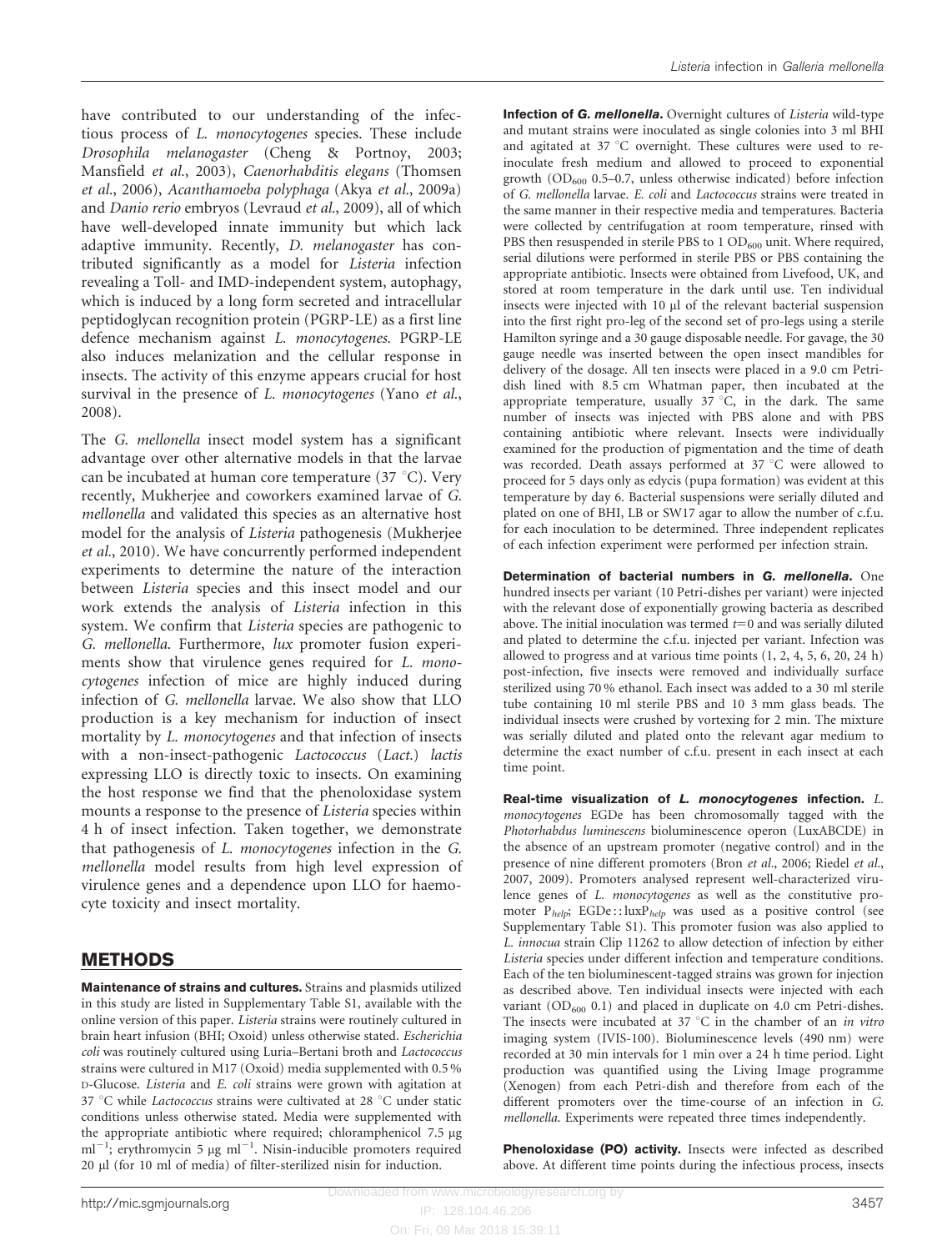<span id="page-2-0"></span>were chilled on ice for 15 min, surface sterilized with 70 % ethanol and then dissected to collect the insect haemolymph to a pre-chilled Eppendorf containing the same volume of Graces insect media (GIM). The plasma was isolated following centrifugation of the mixture at 14 000 r.p.m. for 10 min at 4  $^{\circ}$ C and retained on ice. The PO activity in the haemolymph plasma of final instar (last moult) G. mellonella larvae was quantified by using a microplate enzyme assay as described by [Eleftherianos](#page-11-0) et al. (2006). Briefly, a reaction mixture containing 115 µl 50 mM PBS buffer (pH 6.5), 10 µl diluted haemolymph plasma, 2 µl *E. coli* LPS (5 mg ml<sup>-1</sup>, in control reactions only) (Sigma) was left for 1 h on a shaker at slow speed (1 r.p.m.), at room temperature, to allow the activation of the enzyme; the reaction was started by adding 25 µl 20 mM 4-methyl catechol (Sigma). The change in absorbance was read at 490 nm for 1 h at room temperature with a reading taken every 1 min. Three insects were used per treatment and the experiment was repeated three times.

Haemocyte viability. At 24 h post-infection, larvae were chilled, surface sterilized and bled into pre-chilled GIM and the cell density was adjusted accordingly to  $5 \times 10^6$  ml<sup>-1</sup>. Cells were washed three times with GIM and trypan blue (0.02 % in PBS) stained for 10 min at room temperature, washed three times with PBS and then fixed with 4.0 % paraformaldehyde in PBS. Trypan-blue-stained and total cell counts were visualized and recorded with a light microscope at  $\times$  200 magnification using a haemocytometer and a Countess Cell Counter (Invitrogen).

Confocal imaging of Listeria infection of insect haemocytes. Differential labelling of Listeria species allows the distinctive detection of intracellular and surface-bound bacteria. Carboxylfluorescein succinimydyl ester (CFSE) attaches to bacterial cells by forming stable conjugates with aliphatic amines (Karrer et al.[, 1992](#page-11-0)) to monitor the Gram-positive bacterial population. In order to distinguish between internalized and extracellular bacterial cells the bacterial population was labelled with CFSE, then linked with biotin before injection into G. mellonella. Briefly, overnight culture  $OD<sub>600</sub>$ 2) was pelleted then washed twice in PBS, then incubated with CFSE for 15 min in the dark and washed three times in PBS. The cells were biotinylated by addition of No-Weigh Sulpho-NHS-Biotin (Pierce Scientific), incubated at room temperature for 40 min and washed three times with PBS. Approximately 10 µl of each treated culture  $(OD<sub>600</sub> 1)$  was injected into each of 10 insects as described above. Infection was continued to the following time points: 1, 2, 4, 7, 24 h post-infection. At the different time points, an average of five insects were bled (as described above) and 200 µl of the total haemolymph was added to an L-lysine-coated slide and incubated at  $4 °C$  for 30 min. Unattached cells were washed from the slides with PBS and cells were fixed in formalin/formaldehyde (10.0 %/4.0 %, Sigma) for 20 min at room temperature and washed again. Bound cells were treated with streptavidin–allophycocyanin (Pierce) for 30 min at 4 °C. Cells were permeabilized by addition of 0.2% Triton X-100 (Sigma) for 5 min then washed with PBS. The slides were mounted using fluorescent mounting media (DakoCytomation) and allowed to dry. Cells were visualized by confocal microscopy at the following wavelengths: 488 nm for CFSE ([Fig. 6\)](#page-8-0), 543–550 nm for rhodamine– phalloidin (actin), which stained any region producing actin, and 543–550 nm for streptavidin–allophycocyanin to detect non-internalized cells.

RNA extraction and RT-PCR. Approximately 7 h after infection with *Listeria*, insects were chilled on ice for 15 min, surface sterilized with 70 % ethanol and then dissected to collect the fat body tissue. Fat bodies from three individual insects were pooled (100 mg). To isolate total RNA, extracted tissues were homogenized in TRI reagent (Sigma). Single-step RT-PCR was performed using the 'OneStep' RT-PCR kit (Qiagen). Each reaction was carried out in a 50 µl volume containing  $0.6$  pM of forward and reverse gene primers and  $2 \mu$ g of



Fig. 1. Listeria species are pathogenic to G. mellonella. (a) The lethal dose of L. monocytogenes (filled symbols) and L. innocua (open symbols) required to kill 50 % of G. mellonella insects  $(LD_{50})$  corresponds to 300 000 c.f.u. delivered in 10 µl for L. monocytogenes EGDe and 420 000 c.f.u. for L. innocua species. Squares,  $1 \times 10^{-2}$ ; triangles,  $1 \times 10^{-3}$ ; circles,  $1 \times 10^{-4}$ . (b) L. monocytogenes  $EGDe$ :: lux $P_{help} (\triangle)$  is equally as pathogenic as EGDe wild-type strain to G. mellonella; L. innocua F4  $( \circ )$  is pathogenic to G. mellonella at the same dose, while Bifidobacterium breve  $(\triangle)$  and Lact. lactis  $(\blacksquare)$  are avirulent to the insect.  $\Box$ , L. innocua CLIP 11262;  $\bullet$ , PBS control. (c) L. monocytogenes EGDe mutated in prfA  $(\blacksquare)$  or hly  $(\square)$  is attenuated in G. mellonella, while mutants in  $actA$  ( $\triangle$ ) and  $sigB$ ( $\bullet$ ) have no effect on virulence in this model.  $\circ$  and  $\triangle$ , L. monocytogenes EGDe wild-type. For  $(a-c)$ ,  $n=10$  per data point and error bars represent SD. Experiments were replicated three times independently and a representative experiment is shown.

RNA template. All primers were gene-specific (Supplementary Table S2). Reverse transcription was allowed to proceed for 30 min at 50 °C, reverse transcriptases were inactivated and DNA polymerase was activated by incubation for 15 min at 95 °C. Amplifications were performed on a PTC-100 thermal controller (MJ Research) under the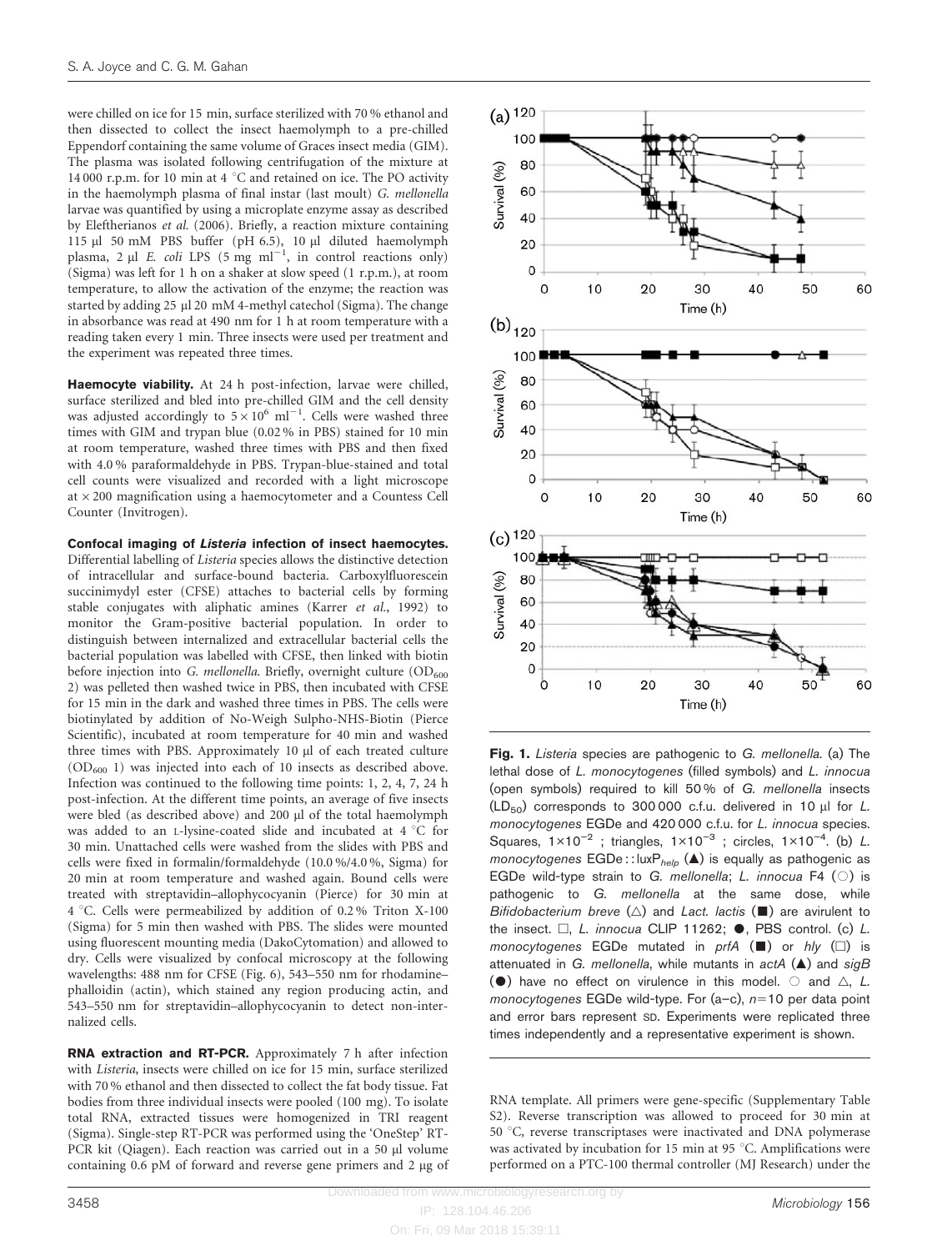<span id="page-3-0"></span>following cycling conditions: 1 min at 94 °C, 1 min at 55 °C and 1 min at 72 °C for 35 cycles. RT-PCR control reactions for actin protein were performed as described by Bergin et al. [\(2006\).](#page-10-0) Reactions were assessed by 1.0% agarose gel electrophoresis (90 V  $\rm cm^{-1})$  in TAE and visualized by ethidium bromide staining.

# RESULTS

### Establishing G. mellonella as a model system for analysis of Listeria infection

In order to determine if G. mellonella could be used as an infection model for Listeria infection, the human pathogenic species L. monocytogenes EGDe (serotype 1/2a) and the non-human pathogenic L. innocua Clip 11262 were used to infect insects. In initial dose–response experiments, Listeria species were serially diluted then injected into each of 10 individual insects and monitored for the time taken to kill 50% of insects  $(LT_{50})$  by each dose over a 48 h period at 37 °C [\(Fig. 1a–c](#page-2-0)). Both L. monocytogenes and L. innocua species reproducibly killed 100 % of insects within 48 h at 37 °C [\(Fig. 1a](#page-2-0)) with the highest doses at  $10^7$  c.f.u. per OD<sub>600</sub> unit per ml and 10<sup>6</sup> c.f.u. per OD<sub>600</sub> unit per ml, respectively. The exact  $LT_{50}$  for both of these strains was recorded as  $22 \pm 1$  h at these dosages. Below this threshold, with  $10^5$  c.f.u., L. innocua was lethal to only 20% of the insect larvae over 50 h while an  $LT_{50}$  of 43 h was recorded for L. monocytogenes. More specifically,  $3 \times 10^5$  c.f.u. and  $4.2 \times 10^5$  c.f.u. L. monocytogenes strain EGDe and L. innocua, respectively, were required to kill 50–100 % of insects within 24 h at 37  $°C$  [\(Fig. 1b](#page-2-0)).

L. monocytogenes mutated in specific virulence genes has previously been analysed using other model systems ([Levraud](#page-11-0) et al., 2009; [Mansfield](#page-11-0) et al., 2003; [Thomsen](#page-12-0) et al.[, 2006\)](#page-12-0). In order to examine the efficacy of G. mellonella larvae as a model system for Listeria infection, we examined the infectivity of LO28 and EGDe strains that are mutated for known virulence genes [\(Fig. 1c](#page-2-0) and Table 1). In all cases, the LT<sub>50</sub> at 37 °C was recorded where G. mellonella insects were injected with the lowest possible wild-type killing dose ( $3 \times 10^5$  c.f.u.) for each variant. Here, the wildtype strain and mutants in actA, inlAB and sigB elicited an  $LT_{50}$  of 21–25 h and were therefore equally as virulent as the wild-type parent in the insect model. A delay of 101 h (greater than 4 days) was evident for mutants in PrfA indicating significant attenuation in this model. Strains mutated in haemolysin (LLO) production were completely attenuated for virulence; these strains did not lead to mortality in any insect in any of three replicates. Comparative  $LT_{50}$  was also calculated for other L. monocytogenes strains with mutations in hly and prfA (Table 1). L. monocytogenes LO28 (serotype 1/2c), F2365 (serotype 4b) and EGDe (serotype 1/2a) wild-type strains showed similar  $LT_{50}$  values of 21–25 h on injection of equivalent c.f.u. values. However, the  $LT_{50}$  value calculated for the F2365 PrfA mutant was 46–48 h, which was twofold slower than the wild-type parent strain but 2.5-fold faster

than a PrfA mutant in strain EGDe. An  $LLO^-$  strain of L. *monocytogenes* F2365 ( $\Delta hly$ ) was completely attenuated in G. mellonella. L. monocytogenes strain F2365 mutated in sigB demonstrated no attenuation in this model system. Finally, non-pathogenic commensal bacteria, Bifidobacterium breve UCC2003, Lact. lactis NZ9000 and E. coli EC101 were non-pathogenic to G. mellonella; no larvae were killed 5 days post-injection (Table 1).

## Temperature affects Listeria infection of G. mellonella

The G. mellonella insect model system has the advantage of being amenable to a broad range of incubation temperatures following infection. It has been well documented that many of the known virulence genes in L. monocytogenes exhibit temperature-dependent expression ([McGann](#page-11-0) et al., [2007;](#page-11-0) Peel et al.[, 1988\)](#page-11-0). In order to determine whether such effects could be determined in the G. mellonella insect model system, 10 individual insects were infected with one of L. innocua, L. monocytogenes EGDe or with L. monocytogenes mutant strains as described above, and then monitored hourly during incubation at 30 and 37 °C. The mutants chosen were of two types (i) temperaturedependent genes that require elevated temperatures for optimal expression in vitro: hly, prfA, sigB, inlAB; and (ii) temperature-dependent genes that require lower temperatures for expression: cheA and fliA. L. monocytogenes was capable of causing insect death at both temperatures,

Table 1.  $LT_{50}$  of G. mellonella at 30 and 37 °C when injected with 10  $\mu$ l of exponentially growing cells (OD<sub>600</sub> 0.1) for different strains

Experiments were performed in triplicate; values shown are mean  $\pm$  SD. ND, Not done.

| <b>Bacterial strain</b> | LT <sub>50</sub> (h) at 37 °C LT <sub>50</sub> (h) at 30 °C |            |
|-------------------------|-------------------------------------------------------------|------------|
| L. monocytogenes EGDe   | $23 \pm 3$                                                  | $29 + 3$   |
| <b>EGDeAinlA</b>        | $23 + 2$                                                    | $32 + 3$   |
| $EGDe\Delta sigB$       | $23 + 2$                                                    | $28 + 2$   |
| <b>EGDeAactA</b>        | $23 + 2$                                                    | $32 + 2$   |
| $EGDe\Delta fur$        | $23 \pm 3$                                                  | ND         |
| EGDe∆prfA               | $124 + 7$                                                   | No death   |
| $EGDe\Delta hly$        | No death                                                    | No death   |
| <b>EGDeAcheA</b>        | $36 \pm 5$                                                  | $32 + 2$   |
| $EGDe\Delta filiA$      | $36 + 5$                                                    | $48 \pm 3$ |
| L. monocytogenes F2365  | $22 \pm 3$                                                  | ND.        |
| $F2365\Delta sigB$      | $22 + 2$                                                    | ND         |
| $F2365\Delta hly$       | No death                                                    | ND.        |
| $F2365\Delta p r f A$   | $48 + 3$                                                    | ND         |
| L. monocytogenes LO28   | $21 \pm 3$                                                  | ND         |
| L. innocua Clip 11262   | $23 + 2$                                                    | $22 \pm 1$ |
| L. innocua F4           | $23 + 3$                                                    | $32 + 2$   |
| B. breve UCC2003        | No death                                                    | ND         |
| Lact. lactis NZ9000     | No death                                                    | ND         |
| E. coli DH10B           | No death                                                    | ND         |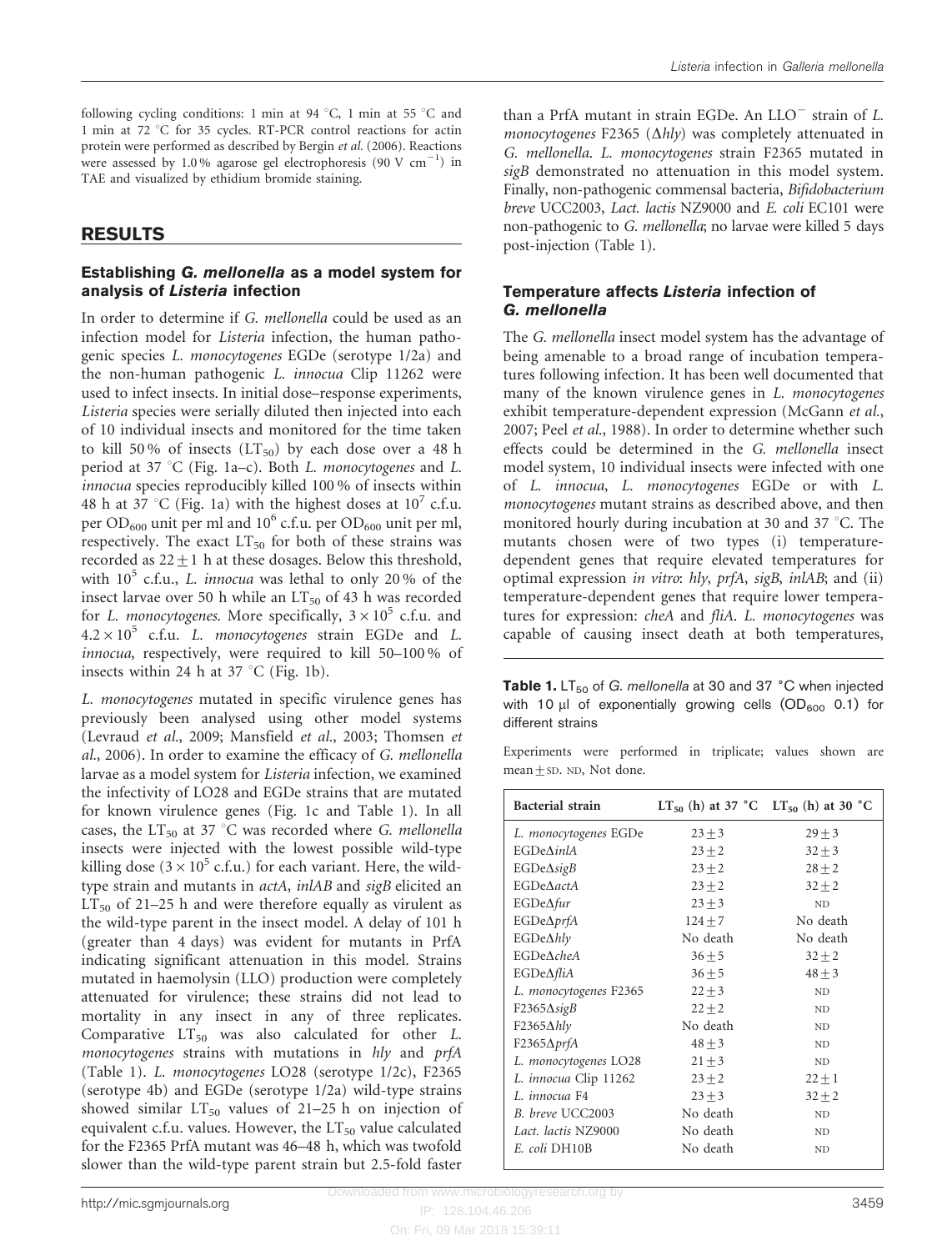although a 5–7 h delay in mortality was evident at 30  $^{\circ}$ C [\(Table 1](#page-3-0)). Infection of larvae with an L. monocytogenes mutant in  $prfA$  incubated at 30 °C did not result in insect mortality even after 5 days, while at  $37 \degree C$  this mutant showed an  $LT_{50}$  of 124 h. Strains with mutations in *inlA* and *inlB* showed no difference in  $LT_{50}$  at 30 and 37 °C and mirrored wild-type infections at these temperatures. L. monocytogenes EGDe strains mutated in either cheA or fliA were equally as pathogenic as G. mellonella at 37 °C, although a delay of 10–13 h was evident when compared with the wild-type strain. A differential effect was clear when the  $LT_{50}$  of these mutants was examined at 30 °C. Here, the cheA mutant was equally as pathogenic as the wild-type strain  $(LT_{50}$  of 32 h) to the insect larvae while the  $LT_{50}$  of the *fliA* mutant increased to 48 h, indicating that the presence of flagella plays a role in pathogenicity at 30 °C. L. monocytogenes is motile at temperatures below 30 °C. Taken together, these data implicate a role for temperature in the resolution of virulence of Listeria species during infection of G. mellonella larvae and suggest an optimal temperature for L. monocytogenes pathogenesis of 37 °C in this model system.

#### L. monocytogenes infection of G. mellonella is accompanied by bacterial growth

We utilized bioluminescent *L. monocytogenes* ([Riedel](#page-11-0) et al., [2007](#page-11-0), [2009\)](#page-11-0) to monitor growth in the insect. Our data represent a summary of three independent experiments. We have shown that L. monocytogenes  $EGDe::luxP_{help}$  (Luxtagged strain) is equally as pathogenic as the wild-type is to G. mellonella insects ([Fig. 1b](#page-2-0)). Similarly survival of insects in the model is identical following infection with the Luxtagged L. innocua:: luxPhelp strain as with the wild-type L. innocua strain (data not shown). Following infection with Lux-tagged Listeria, luminescence was clearly detectable using the Xenogen IVIS system [\(Fig. 2a](#page-5-0)). L. monocytogenes EGDe :: luxP<sub>help</sub> and L. innocua  $11262$  :: luxP<sub>help</sub> were used to infect insects by either injection or oral gavage [\(Fig. 2b](#page-5-0)). During the first 2 h after infection, the level of bioluminescence decreased rapidly for both strains irrespective of the means of infection. For the injected L. monocytogenes, an increase in light emission was seen at 4 h post-infection that persisted for 10 h before reaching a basal level until death of the insects. Death of the insects coincided with an increase in the relative luminescence. L. innocua also demonstrated a twofold increase in light levels between 15 and 35 h post-infection. In contrast, gavaged L. monocytogenes  $EGDe::luxP_{help}$  and L. innocua  $11262::luxP_{help}$  both showed decreasing light production throughout the course of infection.

In order to confirm the growth kinetics of L. monocytogenes and L. innocua in G. mellonella, insects were crushed and the bacteria were harvested and quantified. Analysis of bacterial numbers confirmed that wild-type L. monocytogenes numbers decreased for the first 2 h post-injection, with a rapid increase in bacterial numbers thereafter ([Fig. 2c\)](#page-5-0). For L.

innocua, c.f.u. counts also fell significantly within the first 2 h post-infection but rapid growth was never achieved, rather the bacteria persisted in the insect until death. We also examined the growth of the L. monocytogenes mutant variants deleted in sigB, actA, prfA and hly ([Fig. 2d](#page-5-0)). Mutants were reduced following initial inoculation and failed to recover to the same levels as the wild-type over the course of the infection with only the hly (LLO) mutant appearing completely defective for growth. The data indicate that specific mutations affect the capacity for L. monocytogenes to grow in the insect host but that mortality is not directly related to only bacterial numbers in vivo.

#### Haemolysin production is critical to L. monocytogenes pathogenesis in G. mellonella

The fact that mutants in haemolysin production were completely attenuated in this model system ([Table 1\)](#page-3-0) suggests that haemolysin (LLO) is a dominant factor for L. monocytogenes pathogenicity in this insect model. In order to determine if the presence of this cytolysin alone is sufficient to cause insect death, the non-insect-pathogenic Lact. lactis strain NZ9000 ([Fig. 1c](#page-2-0) and [Table 1](#page-3-0)) was used to deliver LLO to G. mellonella insects. Lact. lactis containing a plasmid either expressing LLO constitutively (pQE30/hly) or expressing LLO under the control of a nisin-inducible promoter (pNZ8048) was injected into G. mellonella larvae and insect death was monitored as described above. At the highest dose ( $OD_{600}$  0.1), strains either that constitutively expressed LLO or where expression was pre-induced by addition of nisin caused insect death 3 days post-infection [\(Fig. 3a](#page-6-0)) with up to 70 % of insects killed by 4 days postinfection. An  $LT_{50}$  of 73 h was recorded following infection at 37  $\degree$ C. Control inoculants (Lact. lactis with empty vector, Lact. lactis carrying LLO in pNZ8048 without nisin induction, PBS containing nisin and/or antibiotic) had no effect on G. mellonella mortality. The growth of Lact. lactis expressing LLO was examined over time in the insect host, as described above [\(Fig. 3b\)](#page-6-0). Within 2 h post-infection, all of the Lact. lactis strains had decreased in number from  $1 \times 10^8$ c.f.u. to  $2 \times 10^3$  c.f.u. and they persisted at this level irrespective of the presence of haemolysin. Haemocyte viability was then examined [\(Fig. 3c](#page-6-0)). Here, haemocyte viability decreased to 60 % compared with control PBS injection in the presence of wild-type Lact. lactis, which could indicate haemocyte migration to the insect fat body (primitive liver). However, the presence of LLO further reduced this level to between 30 and 40 %. Taken together, these data indicate that haemolysin production alone is sufficient to cause insect death within 72 h when expressed in high-density infections and that its presence does not confer any growth advantage on *Lact. lactis* in this model.

#### In vivo monitoring of L. monocytogenes virulence gene expression during G. mellonella infection

Virulence factors in L. monocytogenes are expressed at low levels during growth in laboratory medium but are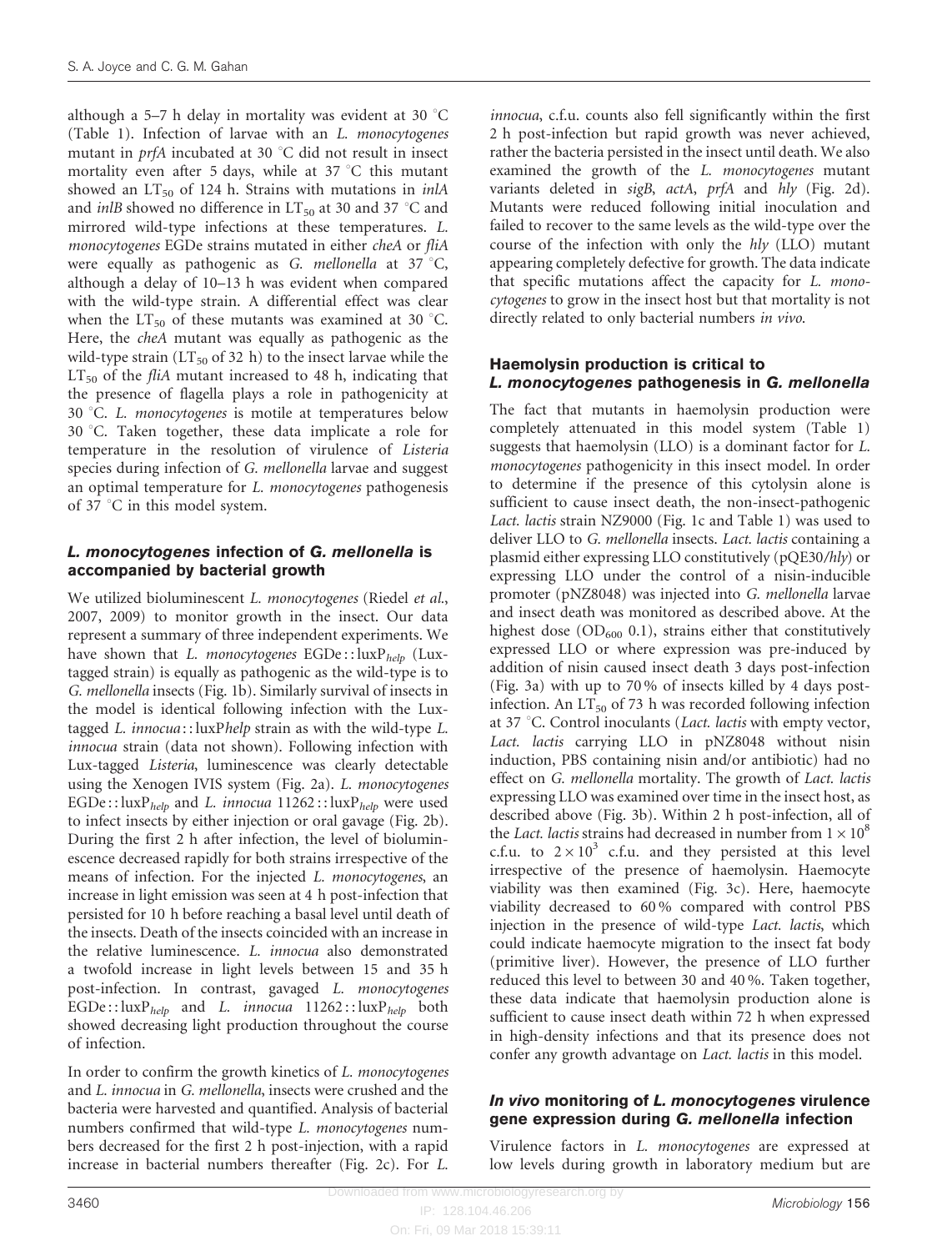<span id="page-5-0"></span>

transcriptionally induced within host cells or during murine infection [\(Bubert](#page-10-0) et al., 1999; [Camejo](#page-11-0) et al., 2009; [Ermolaeva](#page-11-0) et al., 2004; Riedel et al.[, 2009](#page-11-0); [Wilson](#page-12-0) et al., [2001\)](#page-12-0). We investigated whether L. monocytogenes infection in the insect model induces similar levels of virulence gene expression upon entry into the insect host. We utilized

Fig. 2. Growth of injected and gavaged *L. monocytogenes*  $EGDe$ :: lux $P_{help}$  and injected and gavaged *L. innocua* 11262  $EGDe$ :: lux $P_{help}$  in G. mellonella. (a) In vivo luminescence imaging was used to analyse host–pathogen interactions in the insect host. G. mellonella were injected with PBS and L. monocytogenes  $EGDe::luxP<sub>helo</sub>$  and visualized using IVIS at 1 h post-infection. (b) Emission of light using Xenogen IVIS at 37 °C over 42 h representing the growth of injected and gavaged L. monocytogenes EGDe :: lux $P_{help}$  ( $\bullet$  and  $\blacksquare$ , respectively) and injected and gavaged L. innocua 11262 EGDe:: luxP<sub>help</sub> ( $\Box$  and  $\triangle$ , respectively) in G. mellonella. Ten individual insects were monitored per infection. Experiments were performed three times independently and a single experiment is presented. Error bars, SEM. (c, d) Insects were infected via injection and bacterial growth was monitored over time by homogenization of five individual insects per treatment at each time point and subsequent plate counting. (c)  $\blacksquare$ , L. monocytogenes EGDe : : luxP<sub>help</sub>;  $\blacklozenge$ , *L. innocua* 11262 EGDe : : luxP<sub>help</sub>;  $\triangle$ , *E. coli.* (d)  $\blacksquare$ , L. monocytogenes EGDe; mutant strains:  $\lozenge$ , prfA;  $\blacktriangle$ , sigB;  $\Box$ , hly;  $\bigcirc$ , actA.

chromosomally integrated promoter fusions to a lux reporter system to monitor expression from virulence gene promoters in L. monocytogenes strain EGDe (see Supplementary Table S1) during infection of G. mellonella larvae at  $37 \degree C$  ([Fig. 4a](#page-7-0) [and b](#page-7-0)). Control strains contained either no promoter (negative control) or the constitutive  $P_{help}$  promoter (positive control) [\(Riedel](#page-11-0) et al., 2007, [2009](#page-11-0)) and insects were monitored every 30 min over 22 h for the production of light in a temperature-controlled enclosed IVIS. We detected significant activity from a number of promoters resulting in luminescence in the insect model. Prior to infection of insects, activity from the  $P_{hly}$  promoter was undetectable. However, within 30 min of infection, activity from the  $P_{hly}$  promoter was clearly detectable, reaching a peak of  $8.5 \times 10^7$  RLU at 7 h post-infection. This activity was twofold higher than the maximum recorded for the constitutive  $P_{help}$  promoter.  $P_{prfA}$ ,  $P_{mph}$  $P_{actA}$  and  $P_{plcA}$  promoters were also activated during infection of the insect. However,  $P_{hly}$  was the most highly expressed promoter during insect infections. No light detection was evident from the  $P_{hpp}$ ,  $P_{inlA}$  or  $P_{p60}$  promoter constructs or the negative control (no promoter). These data indicate that many of the key L. monocytogenes virulence genes are significantly induced in the G. mellonella insect model at 37  $^{\circ}$ C.

When these experiments were replicated at 30  $\degree$ C ([Fig. 4c and](#page-7-0) [d\)](#page-7-0), no detectable activity was evident for the  $P_{prfA}$ ,  $P_{hpP}$ ,  $P_{inIA}$ and  $P_{p60}$  promoter fusion strains. Whilst significant expression of  $P_{hlv}$  was detected during insect infection at 30 °C, levels were lower than those seen during infection at  $37 \degree C$ . Taken together, these data demonstrate strong induction of expression of specific virulence genes in L. monocytogenes during infection of the insect host at both 37 and 30  $^{\circ}$ C.

#### G. mellonella response to infection by Listeria species

We have shown that *L. monocytogenes* infects and kills *G.* mellonella insect larvae using many of the genetic factors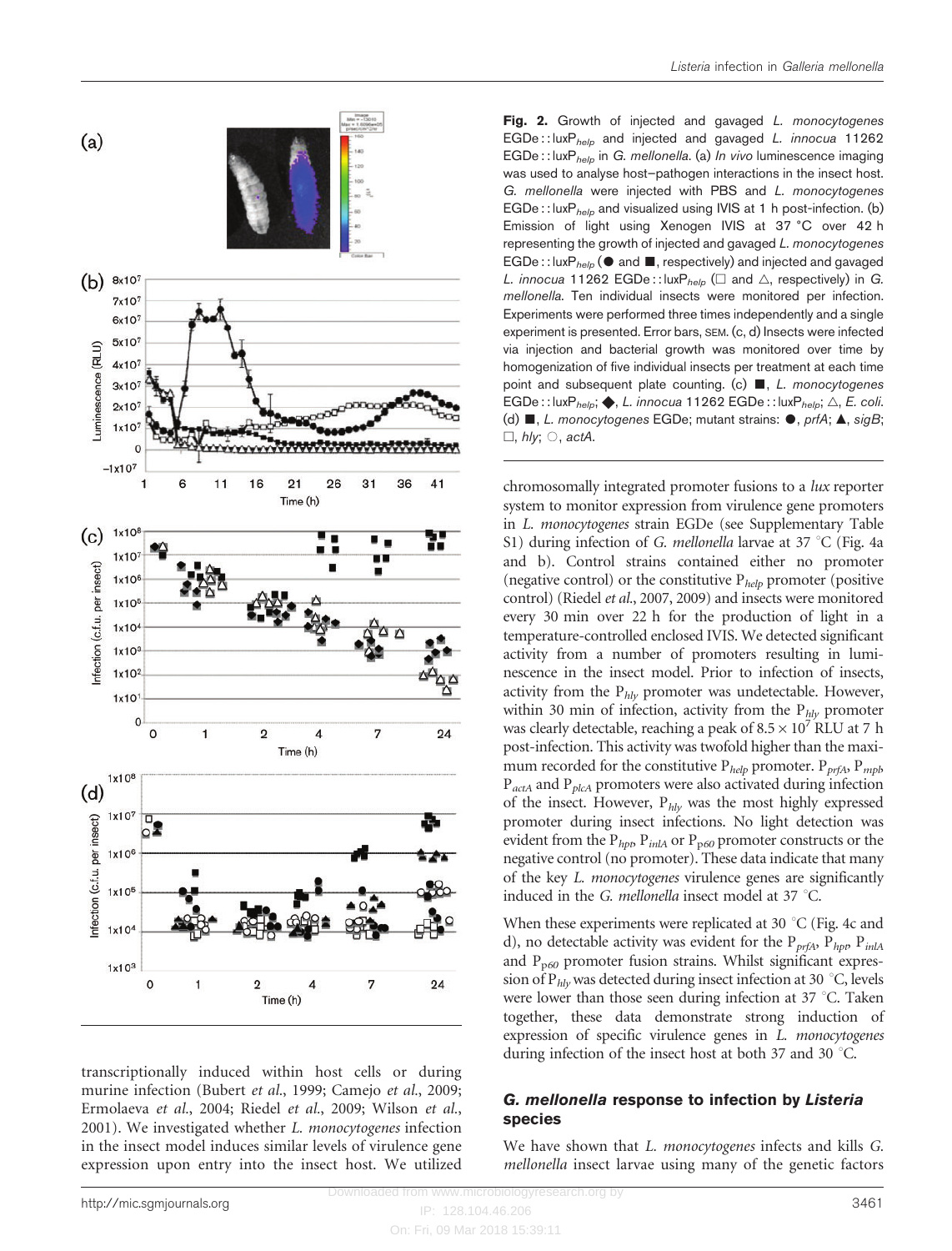<span id="page-6-0"></span>

attributed to listeriosis in humans and mice. The progress of infection of G. mellonella by Listeria is accompanied by an increase in pigmentation ([Fig. 5a\)](#page-7-0), usually indicative of pro-phenoloxidase (PPO) induction causing melanization [\(Kanost](#page-11-0) et al., 2004). In order to determine if the PPO cascade is induced in insects in response to L. monocytogenes infection we examined the level of PO produced by G. mellonella plasma throughout the course of an infection. PO production was detected as described above from plasma isolated from insects at 1, 2, 4, 7 and 24 h post-inoculation with either PBS or L. monocytogenes strain EGDe ([Fig. 5b\)](#page-7-0). Throughout the course of the assay, the level of PO in PBS-infected insects remained constant at  $OD_{490}$  0.22. The presence of L. monocytogenes had no effect on PO levels for the first 2 h of infection (levels of  $OD_{490}$ 0.2). By 4 h, the level of PO detected had doubled (to OD490 0.4) in infected insects and continued to increase to OD490 1.2 at 24 h, indicating that the presence of L. moncytogenes induces the PPO cascade in insects.

The insect innate immune system functions at both the cellular and the humoral level. To determine the effects of L. monocytogenes at the cellular level, insects were infected with Fig. 3. The production of haemolysin is sufficient to induce G. mellonella insect mortality when produced using an engineered Lact. lactis strain. (a) Fifty per cent of insects were killed 72 h after infection with Lact. lactis producing haemolysin. An equivalent amount  $(OD<sub>600</sub> 0.1)$  of each variant was injected into each of ten insects in the presence or absence of antibiotic and/or nisin to induce LLO production.  $\blacktriangle$ , Lact. lactis LLO-induced;  $\blacklozenge$ , Lact. lactis LLO-non-induced. Controls were the empty vector  $(\square)$ . Lact. lactis with no vector  $(\triangle)$ , Lact. lactis constitutively expressing LLO  $( \circ )$  and PBS ( $\blacksquare$ ) containing antibiotic alone or in combination with nisin. (b) C.f.u. of Lact. lactis from homogenized G. mellonella insects following infection in the presence and absence of LLO production (five replicates for each treatment) at different time points during infection. Data shown are representative of three independent experiments.  $\blacksquare$ , LLO-induced;  $\lozenge$ , empty vector;  $\bigcirc$ , constitutive LLO. (c) Haemocyte viability assays performed 24 h after infection with Lact. lactis wild-type and Lact. lactis containing plasmids harbouring inducible LLO or constitutively produced LLO, as well as the empty plasmid. Three individual insects were examined per treatment and the experiment was replicated three times independently. Bars in (a) and (c) indicate SEM.

L. monocytogenes wild-type or mutant strains and the effect on insect haemocytes was examined at 24 h post-infection as described above. Infection of insects with wild-type L. monocytogenes EGDe resulted in a 90 % decrease in numbers of viable haemocytes compared with those injected with PBS alone [\(Fig. 5c and d](#page-7-0)). This phenomenon was also apparent when insects were infected at 30  $^{\circ}$ C (Supplementary Fig. S1). In insects infected with L. monocytogenes mutants, the effect upon haemocyte numbers varied according to the nature of the mutation. Insects infected with highly attenuated hly mutants demonstrated only a moderate decrease in haemocyte numbers (a drop of 10–20 % at 24 h post-infection). Insects infected with the PrfA mutant strain elicited a drop of 57 % in viable haemocytes. These data implicate L. monocytogenes in the destruction of the insect haemocytes, which is followed by insect death. Insects infected with strains that are attenuated for virulence in the insect model (mutated in PrfA or Hly) maintained a high level of haemocyte viability. Therefore, we postulate that insect death is directly linked to haemocyte destruction in G. mellonella.

To further analyse the pathogen–host interaction in the insect model, we followed the interaction between insect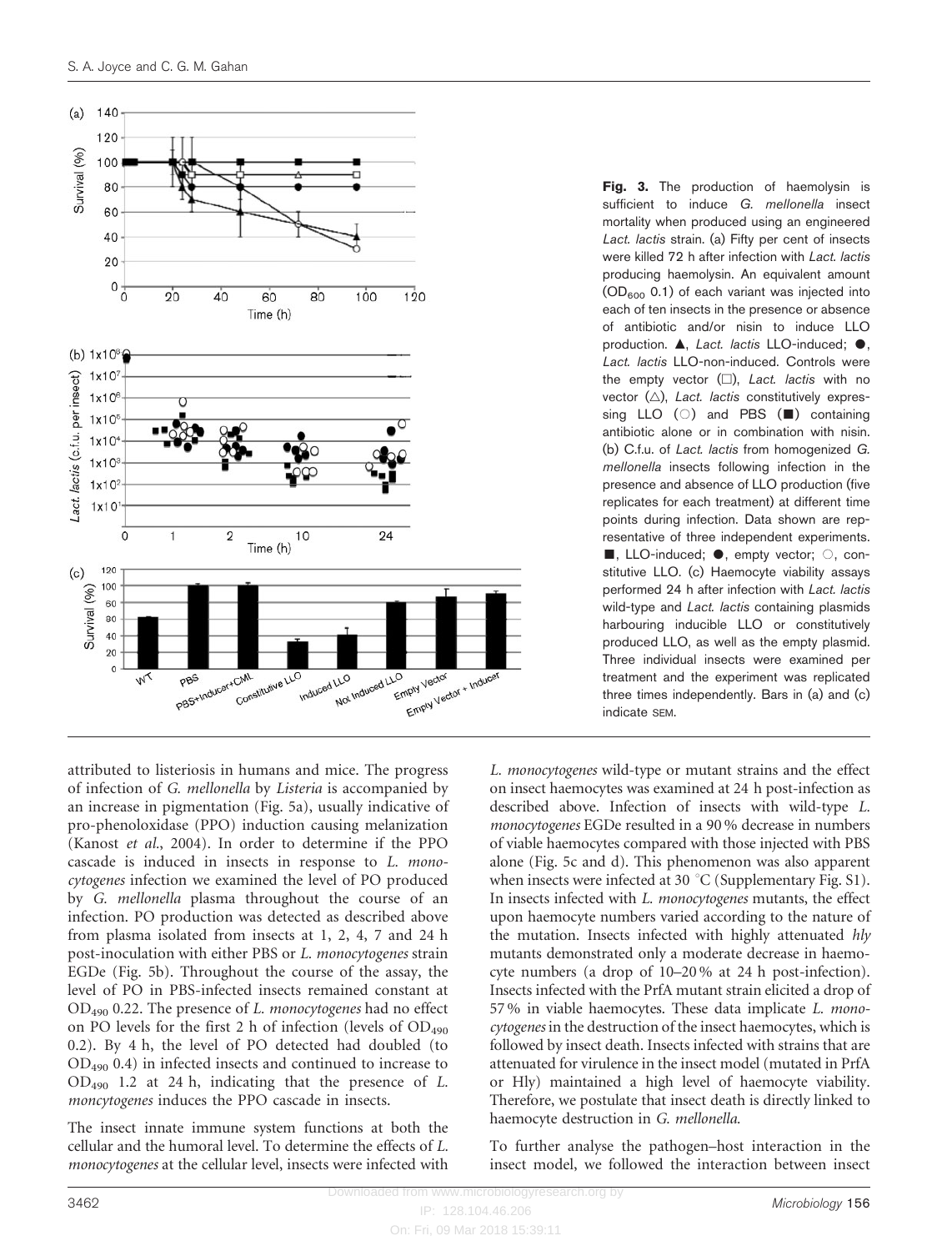<span id="page-7-0"></span>

Fig. 4. Real-time monitoring of gene expression using virulence gene promoter fusions to the *lux* operon in *L. monocytogenes* during infection in G. mellonella. Promoter expression was monitored by the production of light at 37  $^{\circ}$ C (a and b) and at 30  $^{\circ}$ C (c and d). (a and c) Promoter activity for  $P_{help}$  ( $\blacksquare$ ) and  $P_{hly}$  ( $\Box$ ) at the relevant temperature. (b and d) Promoter activity for  $P_{prA}$  (0),  $P_{mpl}$  ( $\bullet$ ),  $P_{p60}$  ( $\triangle$ ), no promoter ( $\blacklozenge$ ), P<sub>inlA</sub> ( $\blacksquare$ ), P<sub>hpt</sub> ( $\blacktriangle$ ), P<sub>plcA</sub> ( $\diamond$ ) and  $P_{actA}$  ( $\square$ ) at the relevant temperature. Experiments were performed independently in triplicate. Error bars indicate SEM.

haemocytes and *Listeria* species and mutant strains throughout the course of infection using confocal microscopy. Bacteria were CFSE-stained and used to infect insects as described in Methods. At 1, 2, 4, 7 and 24 h

post-infection, haemolymph was isolated from insects, mounted and stained and then examined by confocal microscopy [\(Fig. 6\)](#page-8-0). Differential staining and imaging showed that within 1 h of infection, the majority of L.



Fig. 5. G. mellonella response to the presence of Listeria. (a) The progress of infection by L. monocytogenes EGDe over the 24 h after infection in G. mellonella. Images are from 0 h to 24 h at 5 h intervals, from left to right. (b) PPO production in response to the presence of L. monocytogenes EGDe by G. mellonella insects over 24 h until insect mortality occurs. The level of PPO remained constant throughout the assay when injected with PBS (data shown for PBS is at 24 h). Assays were conducted three times independently. Bars indicate SD. (c) G. mellonella haemocyte viability recorded 24 h after infection with L. monocytogenes EGDe and mutant strains. Visual representation of live haemocytes stained with 2.0 % trypan blue. (d) The number of live haemocytes assessed using a Countess viability counter. Three representatives were taken for each variant; error bars show SD.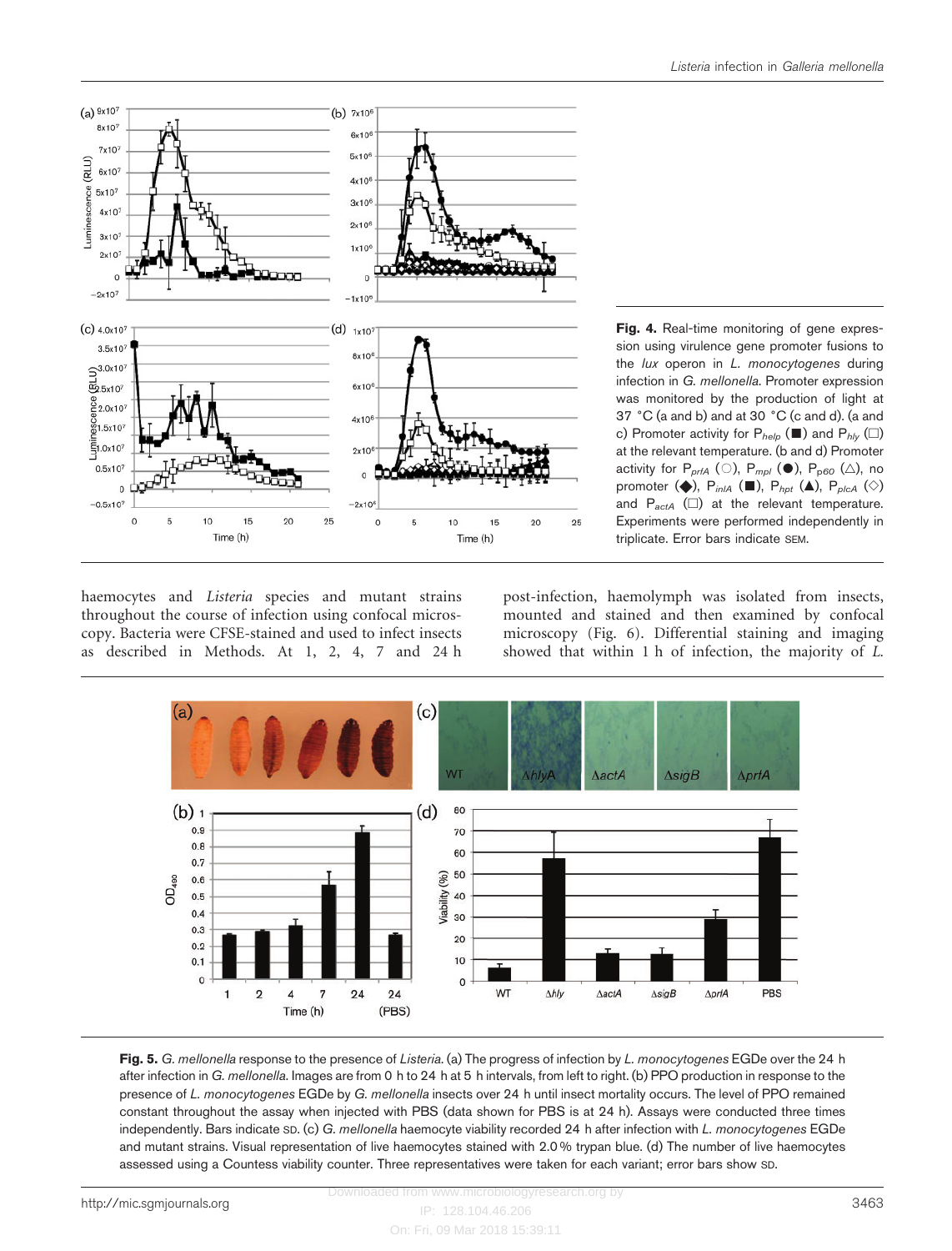<span id="page-8-0"></span>

Fig. 6. G. mellonella response to the presence of Listeria. Visualization of L. monocytogenes and L. innocua in G. mellonella insects over 24 h using differential staining and confocal microscopy at the following wavelengths: 488 nm for CFSE-stained bacteria (green), 543–550 nm for rhodamine–phalloidin (blue), which stains any region producing actin, and 543–550 nm for streptavidin–allophycocyanin to detect non-internalized cells (red). Five individual insects for each strain were examined at each time point during the infectious process. Bars, 30 µm.

innocua and wild-type and mutant L. monocytogenes strains are intracellularly localized. In the case of the ActA mutant, some bacteria were present on the surface of the cell (stained red) although the majority are intracellular. We found no evidence for actin-based motility irrespective of the time at which samples were taken and of the strain examined. All strains appeared intracellular at 2 h postinfection with nodule formation evident in each case. By 4 h post-infection both nodule formation and cell size were reduced, where infection occurred with the ActA, SigB and PrfA mutant strains and with L. innocua when compared with PBS-injected control cells. Seven hours post-infection, bacterial numbers in haemocytes appeared severely reduced for all infections. Twenty-four hours postinfection, nodules were completely absent for all bacterial infections. Furthermore, in infections with wild-type and actA and sigB L. monocytogenes mutants and for L. innocua, haemocyte numbers were significantly reduced due to either migration of the nodules to the fat body or haemocyte destruction. However, viable haemocytes containing low bacterial numbers were evident in insects infected with the prfA and hly mutants; no haemocytes containing bacteria were observed for wild-type L. monocytogenes [\(Fig. 5c](#page-7-0) and [d](#page-7-0)).

The innate immune cellular response in insects is accompanied by secretion of antimicrobial peptides (AMPs) in response to either injury or invasion by a pathogen. Since haemocyte destruction accompanies listerial infection we

investigated whether G. mellonella mounts an immune response to the presence of L. monocytogenes EGDe via the production of AMPs and other factors. We isolated insect fat bodies to examine their production at 7 h post-infection for the following reasons: bacterial growth in insects is optimal [\(Fig. 2b](#page-5-0)), virulence gene expression is maximal [\(Fig. 4a and](#page-7-0) [b](#page-7-0)), the PPO cascade had been activated [\(Fig. 5b](#page-7-0)) and nodulation of insect cells was evident (Fig. 6). RT-PCR showed that the following genes of the immune response are activated in the presence of L. monocytogenes EGDe: gallerimycin, PPO subunit 2, galliomycin, inducible metalloproteinase inhibitor, gloverin, transferrin and peptidoglycan recognition protein B. The expression of  $\beta$ -actin was used as an internal control (Supplementary Fig. S2). The control inoculation of PBS alone elicited no AMP response (Supplementary Fig. S2).

# **DISCUSSION**

The greater wax moth (G. mellonella) has been developed as an infection model for a number of human pathogens [\(Aperis](#page-10-0) et al., 2007; [Jander](#page-11-0) et al., 2000; [Kavanagh & Reeves,](#page-11-0) [2004](#page-11-0)). This insect species has an active phagocytic cell system within the haemolymph that is capable of defence against infecting bacteria. We, and others, have shown that the larvae are capable of resisting inoculation with non-pathogenic bacterial species (non-pathogenic E. coli, Bifidobacterium spp. and Lact. lactis) (this work and [Mylonakis](#page-11-0) et al., 2005).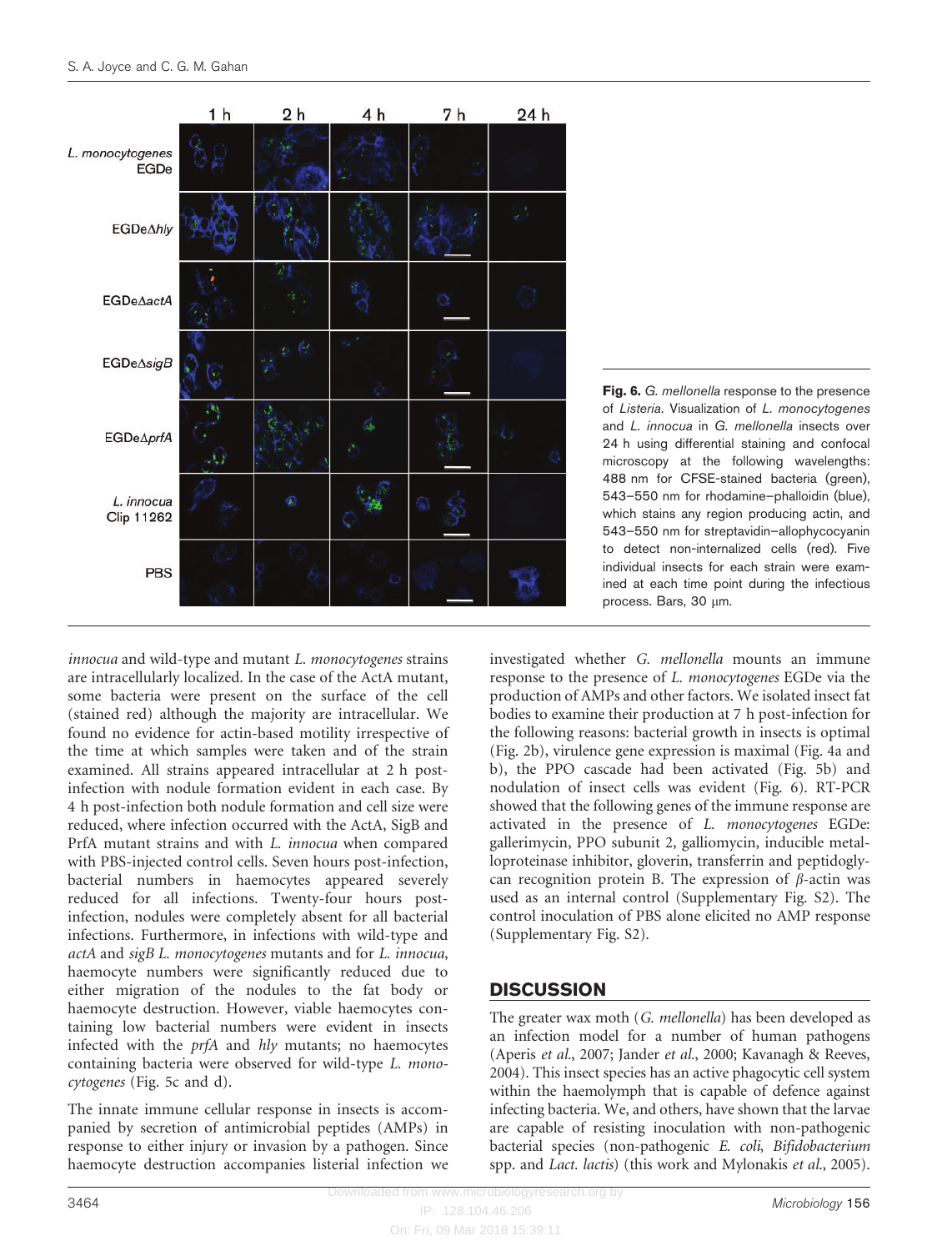However, infection with specific pathogens results in a fulminant overwhelming infection that causes death of the insect despite the induction of an innate immune response [\(Kurz & Ewbank, 2007](#page-11-0)). The system therefore provides a model with which to study host–pathogen interactions and cellular infection in the presence of innate immunity. Unlike other alternative infection models (D. melanogaster and C. elegans) G. mellonella can be incubated at 37  $\degree$ C and therefore permits the analysis of human pathogens that preferentially express specific virulence factors at this temperature. Other significant benefits of this model include the relatively low cost of the insect larvae and the ease of infection, which allows for their use in relatively high-throughput molecular screening studies.

Our study and a parallel study by [Mukherjee](#page-11-0) et al. (2010) examined infection of G. mellonella by Listeria species and collectively we show that L. monocytogenes causes an active pathogenic infection in G. mellonella larvae which is dependent upon intact virulence factor expression. We extend the work of [Mukherjee](#page-11-0) et al. (2010) here by demonstrating high levels of virulence gene expression by L. monocytogenes in situ in infected insects and by showing that the haemolytic factor LLO is sufficient to cause insect death. Insect death is concomitant with a significant reduction in haemocyte numbers in the insect and is preceded by induction of an immune response to invading L. monocytogenes.

We demonstrate similar infectivity for wild-type L. monocytogenes in insects compared with the work of [Mukherjee](#page-11-0) et al. (2010). However, whilst Mukherjee and coworkers found that the non-pathogenic L. innocua is lethal for insects only at high infectious doses, we show lethality at lower infectious doses. This difference in susceptibility may be attributed to the fact that, in contrast with laboratory-reared G. mellonella, our out-sourced insects are maintained on an antibiotic-supplemented diet and therefore remain virtually unchallenged by microbes until exposure in our experiments. Indeed, [Mukherjee](#page-11-0) et al. [\(2010\)](#page-11-0) demonstrate that pre-exposure of G. mellonella to LPS enhances resistance to Listeria infection. In our study, other non-pathogenic bacteria (non-pathogenic E. coli, Bifidobacterium spp. and Lact. lactis) were incapable of causing insect death, suggesting that L. innocua possesses a specific mechanism of disease causation in the insect. Significantly, a variety of independent studies have shown that L. innocua is lethal in other non-mammalian model host systems [including Zebrafish embryos (Danio rerio), the nematode C. elegans and the fruit fly D. melanogaster] ([Levraud](#page-11-0) et al., 2009; [Mansfield](#page-11-0) et al., 2003; [Thomsen](#page-12-0) et al., [2006\)](#page-12-0). L. monocytogenes and L. innocua are highly related and through evolutionary adaptation L. innocua has lost the genes encoding major virulence factors (including LLO), rendering this species non-pathogenic in mam-malian hosts [\(Buchrieser](#page-11-0) et al., 2003). However, LLO<sup>-</sup> mutants in L. monocytogenes are completely attenuated in the G. mellonella infection model (this study; [Mukherjee](#page-11-0) et al.[, 2010](#page-11-0)). This implies that L. innocua possesses a

specific mechanism for inducing insect mortality that is not active in L. monocytogenes. This capacity could be a result of minor genetic variations that exist between these species or it could reside within the 149 genes that are present in L. innocua but are absent from L. monocytogenes [\(Buchrieser](#page-11-0) et al.[, 2003;](#page-11-0) Glaser et al.[, 2001\)](#page-11-0). We suggest that this separate capacity has been retained in the genome of L. innocua (or has been acquired) and allows some advantage in soil or saprophytic environments. The fact that L. innocua infects insects using a mechanism distinct from that of L. monocytogenes does not detract from the usefulness of G. mellonella as a model system for the study of L. monocytogenes pathogenesis.

In order to further investigate the role of LLO in this model host, we infected insects with Lact. lactis strains expressing plasmid-encoded LLO. Whilst wild-type Lact. lactis was nonpathogenic in insects, the engineered strains expressing LLO were capable of causing insect death. LLO did not facilitate growth of the Lact. lactis strain in vivo reflecting previous reports that other factors are required to support intracellular growth of non-pathogenic bacteria ([Bahey-El-Din](#page-10-0) et al., [2008;](#page-10-0) Goetz et al.[, 2001\)](#page-11-0). Instead, it is likely that LLO produced in situ is directly cytotoxic for insects as shown by the ability of Lact. lactis secreting LLO to reduce haemocyte numbers *in vivo*. LLO is not toxic for mammalian cells due to the presence of a PEST sequence that targets the protein for ubiquitination and proteolytic degradation in the cytoplasm of infected cells ([Decatur & Portnoy, 2000\)](#page-11-0). It is possible that the LLO PEST sequence does not function in the same manner in insect cells and that the LLO protein is poorly degraded during insect infection. When we followed the growth of L. monocytogenes and the isogenic hly mutant in insects it was clear that LLO contributes to growth of L. monocytogenes in the host. Most likely this reflects a defect in access to the cell cytoplasm as clearly demonstrated in the murine model [\(Hamon](#page-11-0) et al., 2006; [Portnoy](#page-11-0) et al., 1988). The data therefore suggest that this virulence factor may have a dual effect during the pathogenesis of L. monocytogenes in insects, both in permitting listerial growth and as a toxic factor that is directly lethal for insects when bacterial numbers are elevated.

We have recently developed bioluminescence imaging tools for the analysis of Listeria species in complex environments (Bron et al.[, 2006;](#page-10-0) Riedel et al.[, 2007, 2009;](#page-11-0) [Sleator](#page-12-0) et al., [2009\)](#page-12-0). Here we utilized constitutive lux expression (mediated by the  $P_{help}$  promoter) to analyse the growth kinetics of L. monocytogenes in the insect host. To our knowledge, this is the first use of in vivo bioluminescence imaging to monitor host–pathogen (non-commensal) interactions in an insect host in real time and our data suggest that this approach may be amenable to future highthroughput studies or molecular screens. L. monocytogenes was capable of replication following injection but not following oral gavage in insects, demonstrating that the pathogen cannot cause infection by this route and supporting a previous study investigating oral gavage of L. monocytogenes in insects ([Fedhila](#page-11-0) et al., 2010).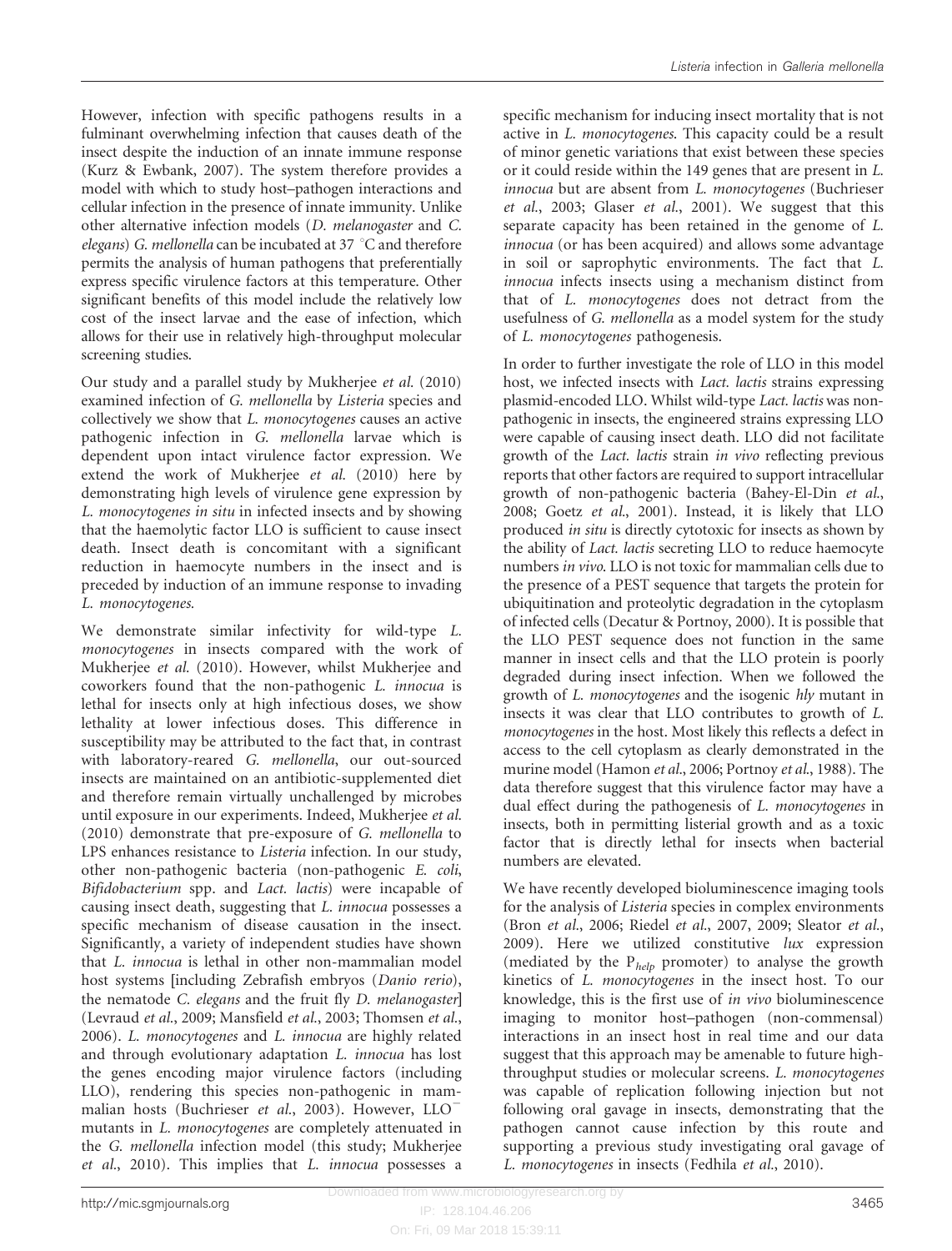<span id="page-10-0"></span>We utilized promoter fusions to *lux* to analyse listerial gene expression profiles in situ during infection of the insect host. Whilst expression from the hly promoter was undetectable prior to infection, we demonstrated rapid induction of gene expression following infection of insect larvae. Levels of hly gene expression were 100-fold greater than those seen in vitro in BHI containing activated charcoal (Riedel et al.[, 2009](#page-11-0)) and therefore reflect recent transcriptional (array) analyses that showed up to 118-fold induction of hly during infection of murine spleens [\(Camejo](#page-11-0) et al., 2009). In our study, the greatest levels of expression were seen from the *hly* promoter at  $37 \degree C$ ; however, this gene was also expressed when insects were incubated at  $30^{\circ}$ C. In addition, other PrfA-dependent promoters ( $P_{mpl}$  and  $P_{actA}$ ) were also clearly induced upon infection of the insect host, again reflecting high levels of induction seen during murine infections [\(Camejo](#page-11-0) et al., [2009](#page-11-0)). Interestingly, the PrfA- and SigB-dependent gene inlA was not upregulated in the insect model in contrast with the mammalian infection model [\(Camejo](#page-11-0) et al., 2009). The significance of this finding is currently not clear. However, the data demonstrate that L. monocytogenes virulence gene expression profiles are generally similar during infection of both mammalian and non-mammalian hosts. The work also strongly supports previous studies which demonstrate that regulation of specific virulence factors is induced strongly by the in vivo (cellular) environment (Bubert et al., 1999; [Chatterjee](#page-11-0) et al., 2006; [Joseph](#page-11-0) et al., 2006), a process which we show is active even at  $30^\circ$ C.

An obvious phenotype associated with infection of G. mellonella by L. monocytogenes is a visual colour change indicative of induction of the PPO system, a process triggered by microbial peptides and which itself induces tissue damage. We show that the PPO system becomes activated within 4 h post-infection and remains activated over a 24 h period. Induction of this system is required to induce phagocytosis by granular cells, although mainly plasmatocytes and granulocytes participate in this process, leading to nodule formation and then melanization and ultimately leading to cell destruction (Bidla et al., 2009). We also confirm the production of other AMPs as demonstrated by [Mukherjee](#page-11-0) et al. (2010). When we examined haemolymph from infected insects, it was apparent that haemocyte numbers are significantly lower in Listeria-infected larvae. The same drop in haemocyte numbers does not occur in insects infected with highly attenuated mutants of L. monocytogenes, suggesting that the loss of haemocytes is a direct result of pathogenesis. We postulate that loss of haemocytes may be linked to the death of the insect and is driven by LLO expression. Further work is necessary to demonstrate the mechanisms by which LLO may be toxic to insects in vivo.

In conclusion, we have examined the molecular pathogenesis of L. monocytogenes infection in the alternative G. mellonella model system. The work extends a recent independent study by [Mukherjee](#page-11-0) et al. (2010). Both studies

demonstrate active infection by L. monocytogenes in this model which leads to intracellular growth of the pathogen and is dependent upon production of intact virulence factors. Here, we also show that L. monocytogenes responds to infection of the insect host by significant induction of virulence gene expression and that production of LLO alone is sufficient to kill insect larvae. In addition, we have determined that in our model, L. innocua is pathogenic for insects, utilizing a mechanism that reduces haemocyte viability. Collectively, the data suggest commonalities in the responses of L. monocytogenes to evolutionarily distinct host environments. The work is consistent with a theory that Listeria species evolved to take advantage of saprophytic environments where predatory amoeba (and insects) may represent potential hosts (Akya et al., 2009b).

# ACKNOWLEDGEMENTS

This research was funded by a Marie Curie Host Fellowship for the Transfer of Knowledge. We thank members of the TRAMWAYS Programme – Professor Fergal O'Gara, Professor Alan Dobson and Dr John Morrissey – for active discussions. We also thank Dr Marlies Mooij for helpful suggestions. We thank Professor Pascale Cossart for the gift of L. innocua Clip 11262 and L. monocytogenes mutants in actA and hly. Thanks to Catherine Easom and Suzanne Crotty for help with confocal microscopy, to Susan Lapthorne for advice on differential staining and to Dr David Clarke for critical reading of this manuscript.

# REFERENCES

Akya, A., Pointon, A. & Thomas, C. (2009a). Viability of Listeria monocytogenes in co-culture with Acanthamoeba spp. FEMS Microbiol Ecol 70, 20–29.

Akya, A., Pointon, A. & Thomas, C. (2009b). Mechanism involved in phagocytosis and killing of Listeria monocytogenes by Acanthamoeba polyphaga. Parasitol Res 105, 1375–1383.

Aperis, G., Fuchs, B. B., Anderson, C. A., Warner, J. E., Calderwood, S. B. & Mylonakis, E. (2007). Galleria mellonella as a model host to study infection by the Francisella tularensis live vaccine strain. Microbes Infect 9, 729–734.

Bahey-El-Din, M., Casey, P. G., Griffin, B. T. & Gahan, C. G. (2008). Lactococcus lactis-expressing listeriolysin O (LLO) provides protection and specific  $CDS<sup>+</sup>$  T cells against Listeria monocytogenes in the murine infection model. Vaccine 26, 5304–5314.

Bergin, D., Murphy, L., Keenan, J., Clynes, M. & Kavanagh, K. (2006). Pre-exposure to yeast protects larvae of Galleria mellonella from a subsequent lethal infection by Candida albicans and is mediated by the increased expression of antimicrobial peptides. Microbes Infect 8, 2105–2112.

Bidla, G., Hauling, T., Dushay, M. S. & Theopold, U. (2009). Activation of insect phenoloxidase after injury: endogenous versus foreign elicitors. J Innate Immun 1, 301–308.

Bron, P. A., Monk, I. R., Corr, S. C., Hill, C. & Gahan, C. G. (2006). Novel luciferase reporter system for in vitro and organ-specific monitoring of differential gene expression in Listeria monocytogenes. Appl Environ Microbiol 72, 2876–2884.

Bubert, A., Sokolovic, Z., Chun, S. K., Papatheodorou, L., Simm, A. & Goebel, W. (1999). Differential expression of Listeria monocytogenes

On: Fri, 09 Mar 2018 15:39:11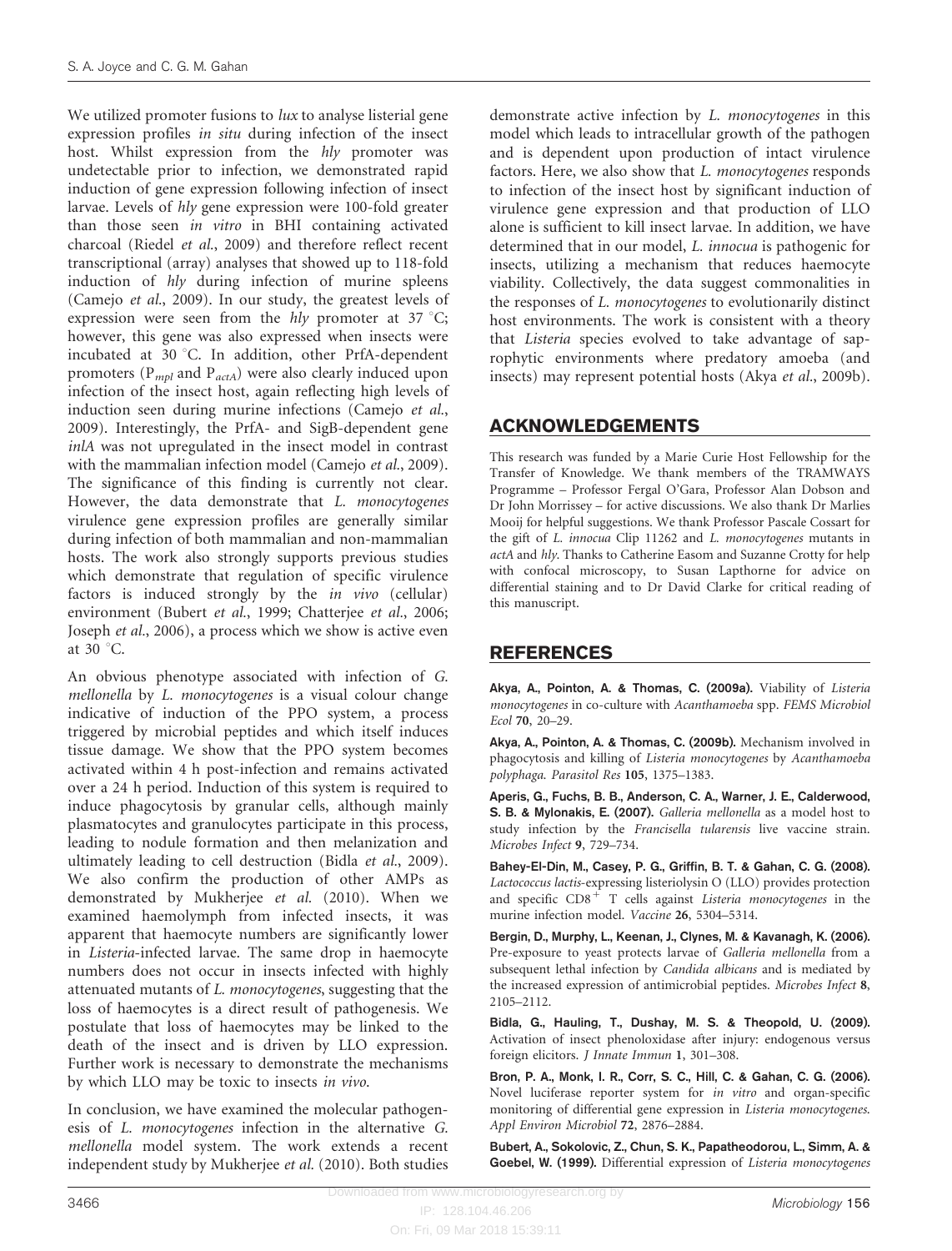<span id="page-11-0"></span>virulence genes in mammalian host cells. Mol Gen Genet 261, 323– 336.

Buchrieser, C., Rusniok, C., Kunst, F., Cossart, P. & Glaser, P. (2003). Comparison of the genome sequences of Listeria monocytogenes and Listeria innocua: clues for evolution and pathogenicity. FEMS Immunol Med Microbiol 35, 207–213.

Camejo, A., Buchrieser, C., Couve, E., Carvalho, F., Reis, O., Ferreira, P., Sousa, S., Cossart, P. & Cabanes, D. (2009). In vivo transcriptional profiling of Listeria monocytogenes and mutagenesis identify new virulence factors involved in infection. PLoS Pathog 5, e1000449.

Chakraborty, T., Leimeister-Wachter, M., Domann, E., Hartl, M., Goebel, W., Nichterlein, T. & Notermans, S. (1992). Coordinate regulation of virulence genes in Listeria monocytogenes requires the product of the prfA gene. J Bacteriol 174, 568–574.

Chatterjee, S. S., Hossain, H., Otten, S., Kuenne, C., Kuchmina, K., Machata, S., Domann, E., Chakraborty, T. & Hain, T. (2006). Intracellular gene expression profile of Listeria monocytogenes. Infect Immun 74, 1323–1338.

Cheng, L. W. & Portnoy, D. A. (2003). Drosophila S2 cells: an alternative infection model for Listeria monocytogenes. Cell Microbiol 5, 875–885.

Decatur, A. L. & Portnoy, D. A. (2000). A PEST-like sequence in listeriolysin O essential for Listeria monocytogenes pathogenicity. Science 290, 992–995.

Disson, O., Grayo, S., Huillet, E., Nikitas, G., Langa-Vives, F., Dussurget, O., Ragon, M., Le Monnier, A., Babinet, C. & other authors (2008). Conjugated action of two species-specific invasion proteins for fetoplacental listeriosis. Nature 455, 1114–1118.

Disson, O., Nikitas, G., Grayo, S., Dussurget, O., Cossart, P. & Lecuit, M. (2009). Modeling human listeriosis in natural and genetically engineered animals. Nat Protoc 4, 799–810.

Eleftherianos, I., Marokhazi, J., Millichap, P. J., Hodgkinson, A. J., Sriboonlert, A., ffrench-Constant, R. H. & Reynolds, S. E. (2006). Prior infection of Manduca sexta with non-pathogenic Escherichia coli elicits immunity to pathogenic Photorhabdus luminescens: roles of immune-related proteins shown by RNA interference. Insect Biochem Mol Biol 36, 517–525.

Ermolaeva, S., Novella, S., Vega, Y., Ripio, M. T., Scortti, M. & Vazquez-Boland, J. A. (2004). Negative control of Listeria monocytogenes virulence genes by a diffusible autorepressor. Mol Microbiol 52, 601–611.

Fedhila, S., Buisson, C., Dussurget, O., Serror, P., Glomski, I. J., Liehl, P., Lereclus, D. & Nielsen-LeRoux, C. (2010). Comparative analysis of the virulence of invertebrate and mammalian pathogenic bacteria in the oral insect infection model Galleria mellonella. J Invertebr Pathol 103, 24–29.

Freitag, N. E., Port, G. C. & Miner, M. D. (2009). Listeria monocytogenes – from saprophyte to intracellular pathogen. Nat Rev Microbiol 7, 623–628.

Garner, M. R., Njaa, B. L., Wiedmann, M. & Boor, K. J. (2006). Sigma B contributes to Listeria monocytogenes gastrointestinal infection but not to systemic spread in the guinea pig infection model. Infect Immun 74, 876–886.

Glaser, P., Frangeul, L., Buchrieser, C., Rusniok, C., Amend, A., Baquero, F., Berche, P., Bloecker, H., Brandt, P. & other authors (2001). Comparative genomics of Listeria species. Science 294, 849– 852.

Goetz, M., Bubert, A., Wang, G., Chico-Calero, I., Vazquez-Boland, J. A., Beck, M., Slaghuis, J., Szalay, A. A. & Goebel, W. (2001). Microinjection and growth of bacteria in the cytosol of mammalian host cells. Proc Natl Acad Sci U S A 98, 12221-12226.

Greene, S. L. & Freitag, N. E. (2003). Negative regulation of PrfA, the key activator of Listeria monocytogenes virulence gene expression, is dispensable for bacterial pathogenesis. Microbiology 149, 111–120.

Hamon, M., Bierne, H. & Cossart, P. (2006). Listeria monocytogenes: a multifaceted model. Nat Rev Microbiol 4, 423–434.

Jander, G., Rahme, L. G. & Ausubel, F. M. (2000). Positive correlation between virulence of Pseudomonas aeruginosa mutants in mice and insects. J Bacteriol 182, 3843–3845.

Joseph, B., Przybilla, K., Stuhler, C., Schauer, K., Slaghuis, J., Fuchs, T. M. & Goebel, W. (2006). Identification of Listeria monocytogenes genes contributing to intracellular replication by expression profiling and mutant screening. J Bacteriol 188, 556–568.

Kanost, M. R., Jiang, H. & Yu, X. Q. (2004). Innate immune responses of a lepidopteran insect, Manduca sexta. Immunol Rev 198, 97–105.

Karrer, F. M., Reitz, B. L., Hao, L. & Lafferty, K. J. (1992). Fluorescein labeling of murine hepatocytes for identification after intrahepatic transplantation. Transplant Proc 24, 2820–2821.

Kavanagh, K. & Reeves, E. P. (2004). Exploiting the potential of insects for in vivo pathogenicity testing of microbial pathogens. FEMS Microbiol Rev 28, 101–112.

Kurz, C. L. & Ewbank, J. J. (2007). Infection in a dish: highthroughput analyses of bacterial pathogenesis. Curr Opin Microbiol 10, 10–16.

Lecuit, M. (2007). Human listeriosis and animal models. Microbes Infect 9, 1216–1225.

Levraud, J. P., Disson, O., Kissa, K., Bonne, I., Cossart, P., Herbomel, P. & Lecuit, M. (2009). Real-time observation of Listeria monocytogenesphagocyte interactions in living zebrafish larvae. Infect Immun 77, 3651– 3660.

Mansfield, B. E., Dionne, M. S., Schneider, D. S. & Freitag, N. E. (2003). Exploration of host-pathogen interactions using Listeria monocytogenes and Drosophila melanogaster. Cell Microbiol 5, 901–911.

McGann, P., Ivanek, R., Wiedmann, M. & Boor, K. J. (2007). Temperature-dependent expression of Listeria monocytogenes internalin and internalin-like genes suggests functional diversity of these proteins among the listeriae. Appl Environ Microbiol 73, 2806–2814.

Mukherjee, K., Altincicek, B., Hain, T., Domann, E., Vilcinskas, A. & Chakraborty, T. (2010). Galleria mellonella as a model system for studying Listeria pathogenesis. Appl Environ Microbiol 76, 310–317.

Mylonakis, E., Moreno, R., El Khoury, J. B., Idnurm, A., Heitman, J., Calderwood, S. B., Ausubel, F. M. & Diener, A. (2005). Galleria mellonella as a model system to study Cryptococcus neoformans pathogenesis. Infect Immun 73, 3842–3850.

Nadon, C. A., Bowen, B. M., Wiedmann, M. & Boor, K. J. (2002). Sigma B contributes to PrfA-mediated virulence in Listeria monocytogenes. Infect Immun 70, 3948–3952.

Peel, M., Donachie, W. & Shaw, A. (1988). Temperature-dependent expression of flagella of Listeria monocytogenes studied by electron microscopy, SDS-PAGE and Western blotting. J Gen Microbiol 134, 2171–2178.

Portnoy, D. A., Jacks, P. S. & Hinrichs, D. J. (1988). Role of hemolysin for the intracellular growth of Listeria monocytogenes. J Exp Med 167, 1459–1471.

Riedel, C. U., Monk, I. R., Casey, P. G., Morrissey, D., O'Sullivan, G. C., Tangney, M., Hill, C. & Gahan, C. G. (2007). Improved luciferase tagging system for Listeria monocytogenes allows real-time monitoring in vivo and in vitro. Appl Environ Microbiol 73, 3091–3094.

Riedel, C. U., Monk, I. R., Casey, P. G., Waidmann, M. S., Gahan, C. G. & Hill, C. (2009). AgrD-dependent quorum sensing affects biofilm formation, invasion, virulence and global gene expression profiles in Listeria monocytogenes. Mol Microbiol 71, 1177–1189.